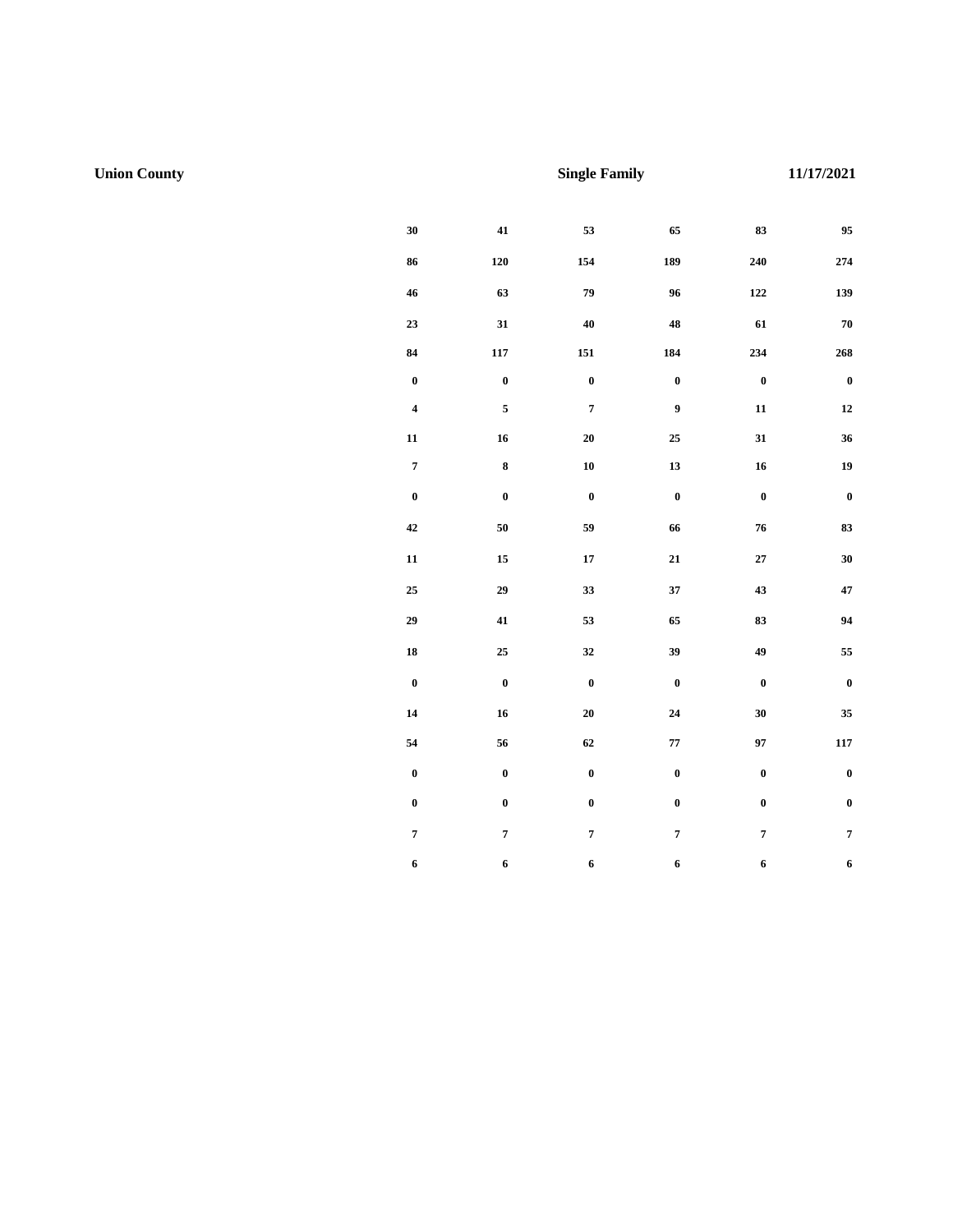## **U.S Department of Housing and Urban Development**

See Public Reporting and Instructions on back.

Office of Public and Indian Housing

| no follo migallo na food allo accarto actommo a lo<br>Locality/PHA<br><b>Vanderburgh County</b> |                                                                                 |                         | to tal boot of torial it failing four attitude and application<br>Unit Type<br><b>Single Family</b> |                  |                           |                                    | Date (mm/dd/yyyy)<br>11/17/2021 |  |
|-------------------------------------------------------------------------------------------------|---------------------------------------------------------------------------------|-------------------------|-----------------------------------------------------------------------------------------------------|------------------|---------------------------|------------------------------------|---------------------------------|--|
| <b>Utility or Service</b>                                                                       | <b>Fuel Type</b>                                                                | 0BR                     | 1BR                                                                                                 | <b>2 BR</b>      | 3 BR                      | 4BR                                | <b>5 BR</b>                     |  |
| Heating                                                                                         | Natural Gas                                                                     | 29                      | 41                                                                                                  | 52               | 63                        | 80                                 | 91                              |  |
|                                                                                                 | <b>Bottled Gas</b>                                                              | 81                      | 113                                                                                                 | 146              | 178                       | 226                                | 259                             |  |
|                                                                                                 | Electric                                                                        | 43                      | 60                                                                                                  | ${\bf 77}$       | 95                        | 121                                | 138                             |  |
|                                                                                                 | Electric - Heat Pump                                                            | 22                      | 30                                                                                                  | 39               | 47                        | 60                                 | 69                              |  |
|                                                                                                 | Fuel Oil                                                                        | 79                      | 110                                                                                                 | 142              | 174                       | 221                                | 253                             |  |
|                                                                                                 | Other                                                                           | $\bf{0}$                | $\mathbf 0$                                                                                         | $\bf{0}$         | $\boldsymbol{0}$          | $\bf{0}$                           | $\bf{0}$                        |  |
| Cooking                                                                                         | Natural Gas                                                                     | $\overline{\mathbf{4}}$ | 6                                                                                                   | $\overline{7}$   | $\boldsymbol{9}$          | 11                                 | 13                              |  |
|                                                                                                 | <b>Bottled Gas</b>                                                              | 11                      | 16                                                                                                  | 20               | 25                        | 31                                 | 36                              |  |
|                                                                                                 | Electric                                                                        | 6                       | $\bf 8$                                                                                             | ${\bf 10}$       | 13                        | 16                                 | 19                              |  |
|                                                                                                 | Other                                                                           | $\bf{0}$                | $\pmb{0}$                                                                                           | $\pmb{0}$        | $\pmb{0}$                 | $\bf{0}$                           | $\bf{0}$                        |  |
| Other Electric                                                                                  |                                                                                 | 28                      | 35                                                                                                  | 42               | 49                        | ${\bf 59}$                         | 66                              |  |
| Air Conditioning                                                                                |                                                                                 | 9                       | 13                                                                                                  | 17               | 21                        | 27                                 | 30                              |  |
| <b>Water Heating</b>                                                                            | Natural Gas                                                                     | 35                      | 40                                                                                                  | $\bf{44}$        | 48                        | 55                                 | 59                              |  |
|                                                                                                 | <b>Bottled Gas</b>                                                              | 29                      | $\bf 41$                                                                                            | 53               | 65                        | 83                                 | 94                              |  |
|                                                                                                 | Electric                                                                        | 18                      | 25                                                                                                  | $32\,$           | 39                        | 50                                 | 57                              |  |
|                                                                                                 | Fuel Oil                                                                        | $\bf{0}$                | $\bf{0}$                                                                                            | $\bf{0}$         | $\bf{0}$                  | $\bf{0}$                           | $\bf{0}$                        |  |
| Water                                                                                           |                                                                                 | 22                      | 30                                                                                                  | 35               | 41                        | 50                                 | 59                              |  |
| Sewer                                                                                           |                                                                                 | 33                      | 57                                                                                                  | 70               | 89                        | 115                                | 141                             |  |
| <b>Trash Collection</b>                                                                         |                                                                                 | 13                      | 13                                                                                                  | 13               | 13                        | 13                                 | 13                              |  |
| Other - specify                                                                                 | Stormwater                                                                      | $\bf{0}$                | $\boldsymbol{0}$                                                                                    | $\boldsymbol{0}$ | $\boldsymbol{0}$          | $\boldsymbol{0}$                   | $\boldsymbol{0}$                |  |
| Range/Microwave                                                                                 |                                                                                 | $\overline{7}$          | $\overline{7}$                                                                                      | $7\overline{ }$  | $\overline{7}$            | $7^{\circ}$                        | $\overline{7}$                  |  |
| Refrigerator                                                                                    |                                                                                 | 6                       | 6                                                                                                   | 6                | 6                         | 6                                  | 6                               |  |
|                                                                                                 | Actual Family Allowances - May be used by the family to compute allowance while |                         |                                                                                                     |                  | Utility/Service/Appliance | Allowance                          |                                 |  |
| searching for a unit.                                                                           |                                                                                 |                         | Heating                                                                                             |                  |                           |                                    |                                 |  |
| <b>Head of Household Name</b>                                                                   |                                                                                 | Cooking                 |                                                                                                     |                  |                           |                                    |                                 |  |
|                                                                                                 |                                                                                 |                         |                                                                                                     |                  |                           | Other Electric<br>Air Conditioning |                                 |  |
| <b>Unit Address</b>                                                                             |                                                                                 | Water Heating           |                                                                                                     |                  |                           |                                    |                                 |  |
|                                                                                                 |                                                                                 |                         | Water                                                                                               |                  |                           |                                    |                                 |  |
|                                                                                                 |                                                                                 | Sewer                   |                                                                                                     |                  |                           |                                    |                                 |  |
|                                                                                                 |                                                                                 | <b>Trash Collection</b> |                                                                                                     |                  |                           |                                    |                                 |  |
|                                                                                                 |                                                                                 | Other                   |                                                                                                     |                  |                           |                                    |                                 |  |
| Number of Bedrooms                                                                              |                                                                                 |                         |                                                                                                     | Range/Microwave  |                           |                                    |                                 |  |
|                                                                                                 |                                                                                 |                         |                                                                                                     |                  | Refrigerator              |                                    |                                 |  |
|                                                                                                 |                                                                                 |                         |                                                                                                     |                  | Total                     |                                    |                                 |  |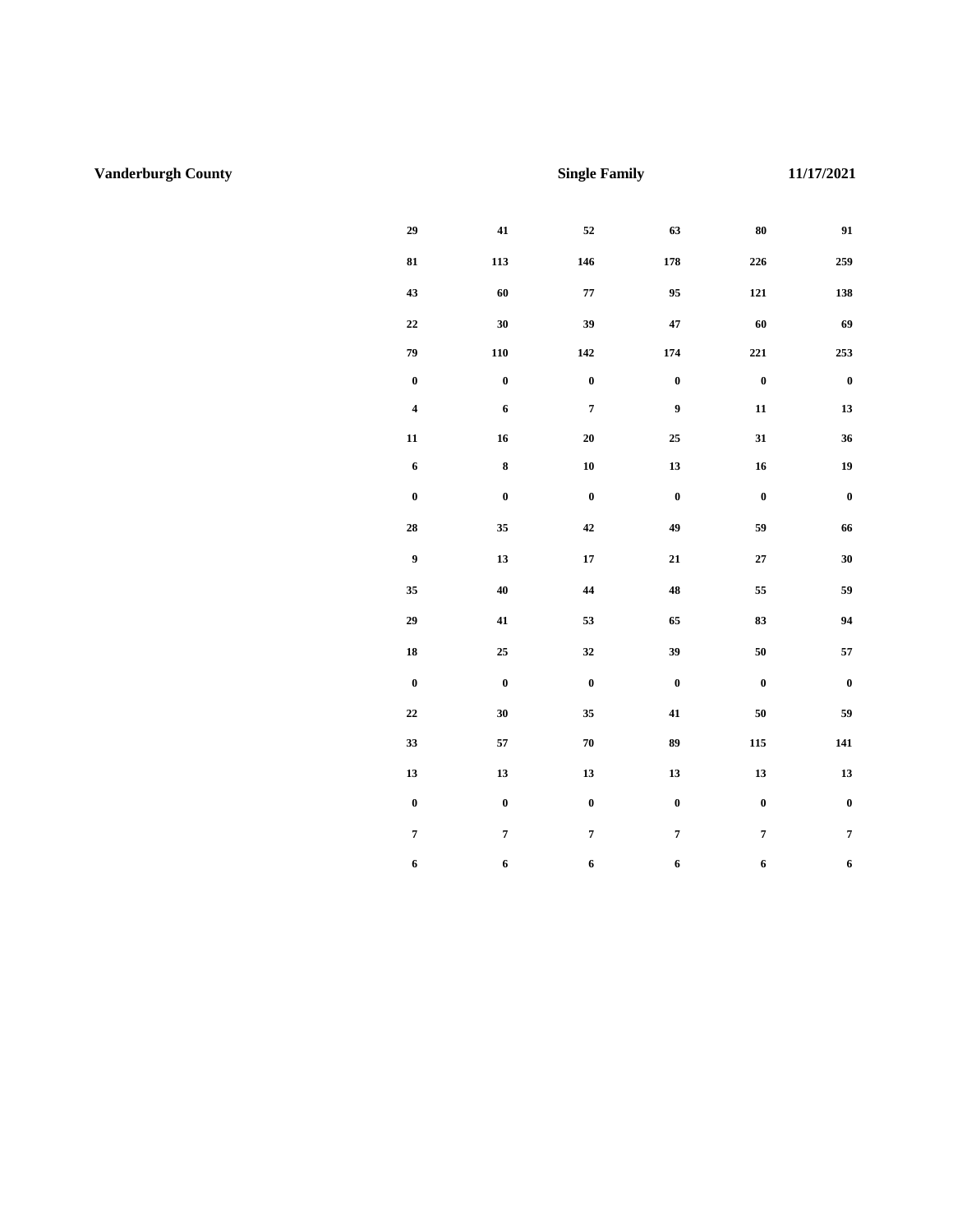#### **U.S Department of Housing and Urban Development**

See Public Reporting and Instructions on back.

Office of Public and Indian Housing

| ne ronoming anomarices are asea to actermine the<br>Locality/PHA<br><b>Vermillion County</b> |                                                                                 |                                    | sse or condite raillioned acilities and appliances.<br>Unit Type<br><b>Single Family</b> |                  |                  | Date (mm/dd/yyyy)<br>11/17/2021 |                  |
|----------------------------------------------------------------------------------------------|---------------------------------------------------------------------------------|------------------------------------|------------------------------------------------------------------------------------------|------------------|------------------|---------------------------------|------------------|
| <b>Utility or Service</b>                                                                    | <b>Fuel Type</b>                                                                | 0BR                                | <b>1 BR</b>                                                                              | <b>2 BR</b>      | 3 BR             | 4BR                             | 5BR              |
| Heating                                                                                      | <b>Natural Gas</b>                                                              | 27                                 | 37                                                                                       | 46               | 56               | 70                              | 80               |
|                                                                                              | <b>Bottled Gas</b>                                                              | 86                                 | $120\,$                                                                                  | 154              | 189              | 240                             | 274              |
|                                                                                              | Electric                                                                        | 49                                 | 66                                                                                       | 82               | 99               | 126                             | 144              |
|                                                                                              | Electric - Heat Pump                                                            | 25                                 | 33                                                                                       | 41               | 50               | 63                              | 72               |
|                                                                                              | Fuel Oil                                                                        | 84                                 | 117                                                                                      | 151              | 184              | 234                             | 268              |
|                                                                                              | Other                                                                           | $\bf{0}$                           | $\bf{0}$                                                                                 | $\bf{0}$         | $\boldsymbol{0}$ | $\boldsymbol{0}$                | $\bf{0}$         |
| Cooking                                                                                      | <b>Natural Gas</b>                                                              | $\overline{\mathbf{4}}$            | 5                                                                                        | 6                | 8                | 10                              | 11               |
|                                                                                              | <b>Bottled Gas</b>                                                              | 11                                 | 16                                                                                       | 20               | 25               | 31                              | 36               |
|                                                                                              | Electric                                                                        | $\bf 8$                            | $\boldsymbol{9}$                                                                         | ${\bf 11}$       | 14               | 18                              | ${\bf 20}$       |
|                                                                                              | Other                                                                           | $\boldsymbol{0}$                   | $\pmb{0}$                                                                                | $\mathbf 0$      | $\pmb{0}$        | $\boldsymbol{0}$                | $\bf{0}$         |
| <b>Other Electric</b>                                                                        |                                                                                 | 36                                 | ${\bf 46}$                                                                               | 56               | 63               | 75                              | 82               |
| Air Conditioning                                                                             |                                                                                 | 14                                 | 17                                                                                       | 19               | 23               | 29                              | 33               |
| <b>Water Heating</b>                                                                         | <b>Natural Gas</b>                                                              | 28                                 | 31                                                                                       | 35               | 39               | 45                              | 48               |
|                                                                                              | <b>Bottled Gas</b>                                                              | 29                                 | 41                                                                                       | 53               | 65               | 83                              | 94               |
|                                                                                              | Electric                                                                        | 19                                 | 27                                                                                       | 35               | 42               | 51                              | 57               |
|                                                                                              | Fuel Oil                                                                        | $\mathbf 0$                        | $\bf{0}$                                                                                 | $\bf{0}$         | $\bf{0}$         | $\bf{0}$                        | $\bf{0}$         |
| Water                                                                                        |                                                                                 | 29                                 | 32                                                                                       | 34               | 37               | 41                              | 45               |
| Sewer                                                                                        |                                                                                 | 33                                 | 44                                                                                       | 52               | 63               | 77                              | 91               |
| <b>Trash Collection</b>                                                                      |                                                                                 | $\bf{0}$                           | $\bf{0}$                                                                                 | $\boldsymbol{0}$ | $\boldsymbol{0}$ | $\mathbf 0$                     | $\boldsymbol{0}$ |
| Other - specify                                                                              | Stormwater                                                                      | $\bf{0}$                           | $\pmb{0}$                                                                                | $\pmb{0}$        | $\pmb{0}$        | $\boldsymbol{0}$                | $\pmb{0}$        |
| Range/Microwave                                                                              |                                                                                 | $\overline{7}$                     | $\overline{7}$                                                                           | $7\overline{ }$  | $\overline{7}$   | $\overline{7}$                  | $7^{\circ}$      |
| Refrigerator                                                                                 |                                                                                 | 6                                  | 6                                                                                        | 6                | 6                | 6                               | 6                |
|                                                                                              | Actual Family Allowances - May be used by the family to compute allowance while |                                    |                                                                                          |                  |                  | Utility/Service/Appliance       | Allowance        |
| searching for a unit.                                                                        |                                                                                 |                                    |                                                                                          |                  | Heating          |                                 |                  |
| Head of Household Name                                                                       |                                                                                 | Cooking                            |                                                                                          |                  |                  |                                 |                  |
|                                                                                              |                                                                                 | Other Electric<br>Air Conditioning |                                                                                          |                  |                  |                                 |                  |
| Unit Address                                                                                 |                                                                                 | <b>Water Heating</b>               |                                                                                          |                  |                  |                                 |                  |
|                                                                                              |                                                                                 | Water                              |                                                                                          |                  |                  |                                 |                  |
|                                                                                              |                                                                                 | Sewer                              |                                                                                          |                  |                  |                                 |                  |
|                                                                                              |                                                                                 | <b>Trash Collection</b>            |                                                                                          |                  |                  |                                 |                  |
|                                                                                              |                                                                                 | Other                              |                                                                                          |                  |                  |                                 |                  |
| Number of Bedrooms                                                                           |                                                                                 |                                    |                                                                                          | Range/Microwave  |                  |                                 |                  |
|                                                                                              |                                                                                 |                                    |                                                                                          |                  | Refrigerator     |                                 |                  |
|                                                                                              |                                                                                 |                                    |                                                                                          |                  | Total            |                                 |                  |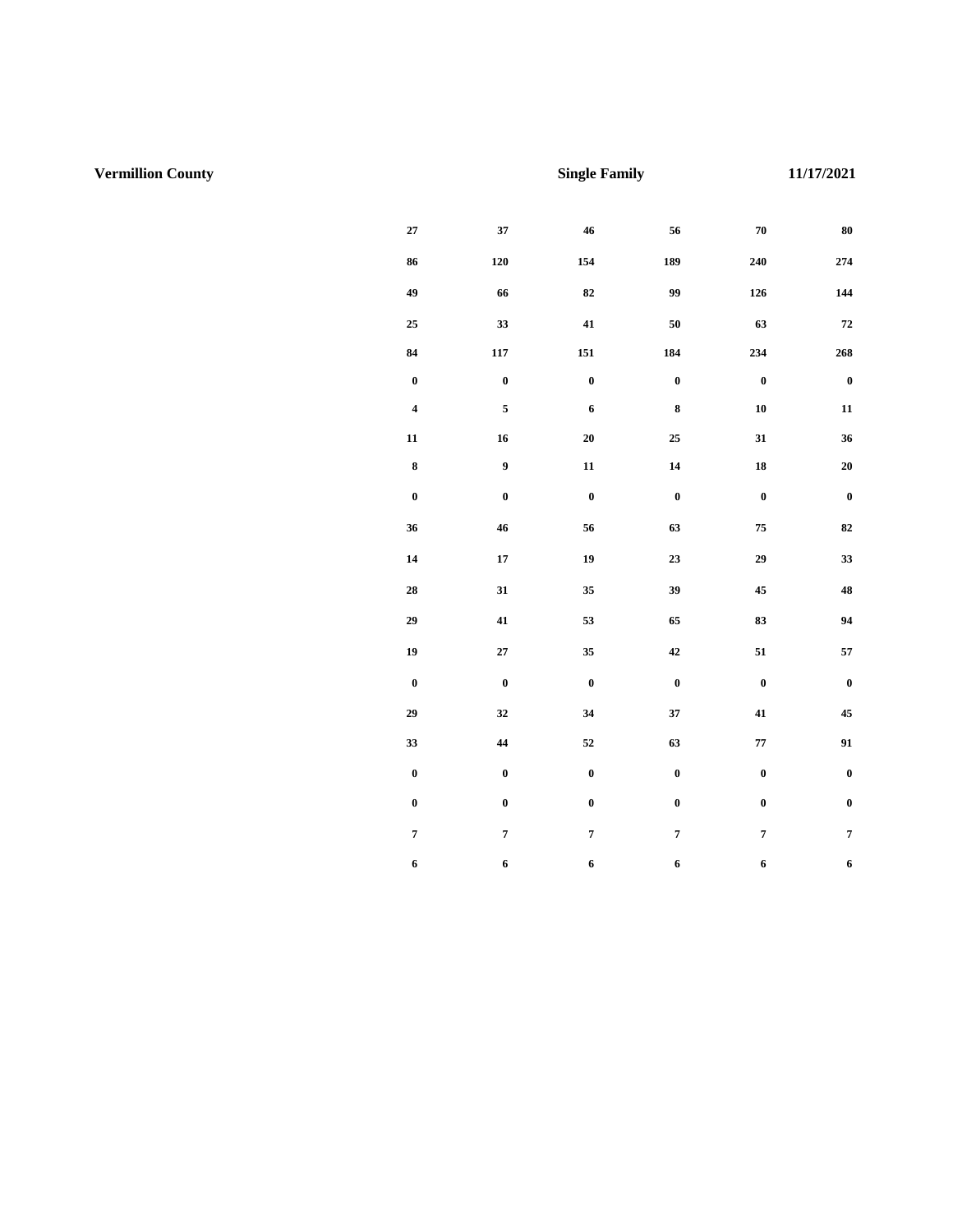**Utility Allowance Schedule** 

#### **U.S Department of Housing and Urban Development**

See Public Reporting and Instructions on back.

Office of Public and Indian Housing

| ne ronowing anowarioso are asea to acterninic the<br>Locality/PHA<br><b>Vigo County</b> |                                                                                 |                           | Unit Type<br><b>Single Family</b> |                 |                  | sociol comune rummonou uemelos unu upphumoosi<br>Date (mm/dd/yyyy)<br>11/17/2021 |                  |  |
|-----------------------------------------------------------------------------------------|---------------------------------------------------------------------------------|---------------------------|-----------------------------------|-----------------|------------------|----------------------------------------------------------------------------------|------------------|--|
| <b>Utility or Service</b>                                                               | <b>Fuel Type</b>                                                                | 0BR                       | <b>1 BR</b>                       | <b>2 BR</b>     | 3 BR             | 4BR                                                                              | <b>5 BR</b>      |  |
| Heating                                                                                 | <b>Natural Gas</b>                                                              | 27                        | 37                                | 46              | 56               | 70                                                                               | 80               |  |
|                                                                                         | <b>Bottled Gas</b>                                                              | 86                        | $120\,$                           | 154             | 189              | 240                                                                              | 274              |  |
|                                                                                         | Electric                                                                        | 49                        | 66                                | 82              | 99               | 126                                                                              | 144              |  |
|                                                                                         | Electric - Heat Pump                                                            | 25                        | 33                                | 41              | 50               | 63                                                                               | 72               |  |
|                                                                                         | Fuel Oil                                                                        | 84                        | 117                               | 151             | 184              | 234                                                                              | 268              |  |
|                                                                                         | Other                                                                           | $\bf{0}$                  | $\mathbf 0$                       | $\bf{0}$        | $\boldsymbol{0}$ | $\bf{0}$                                                                         | $\bf{0}$         |  |
| Cooking                                                                                 | <b>Natural Gas</b>                                                              | $\overline{\mathbf{4}}$   | 5 <sub>5</sub>                    | 6               | 8                | 10                                                                               | 11               |  |
|                                                                                         | <b>Bottled Gas</b>                                                              | 11                        | 16                                | 20              | 25               | 31                                                                               | 36               |  |
|                                                                                         | Electric                                                                        | 8                         | $\boldsymbol{9}$                  | 11              | 14               | 18                                                                               | ${\bf 20}$       |  |
|                                                                                         | Other                                                                           | $\bf{0}$                  | $\pmb{0}$                         | $\pmb{0}$       | $\pmb{0}$        | $\bf{0}$                                                                         | $\bf{0}$         |  |
| Other Electric                                                                          |                                                                                 | 36                        | 46                                | 56              | 63               | 75                                                                               | 82               |  |
| Air Conditioning                                                                        |                                                                                 | 14                        | 17                                | 19              | 23               | 29                                                                               | 33               |  |
| <b>Water Heating</b>                                                                    | <b>Natural Gas</b>                                                              | 28                        | 31                                | 35              | 39               | 45                                                                               | 48               |  |
|                                                                                         | <b>Bottled Gas</b>                                                              | 29                        | $\bf 41$                          | 53              | 65               | 83                                                                               | 94               |  |
|                                                                                         | Electric                                                                        | 19                        | 27                                | 35              | 42               | 51                                                                               | 57               |  |
|                                                                                         | Fuel Oil                                                                        | $\bf{0}$                  | $\bf{0}$                          | $\bf{0}$        | $\bf{0}$         | $\bf{0}$                                                                         | $\bf{0}$         |  |
| Water                                                                                   |                                                                                 | 28                        | 35                                | 39              | 45               | 52                                                                               | 60               |  |
| Sewer                                                                                   |                                                                                 | 28                        | 31                                | 40              | 53               | 70                                                                               | 88               |  |
| <b>Trash Collection</b>                                                                 |                                                                                 | $\bf{0}$                  | $\bf{0}$                          | $\mathbf 0$     | $\boldsymbol{0}$ | $\boldsymbol{0}$                                                                 | $\bf{0}$         |  |
| Other - specify                                                                         | Stormwater                                                                      | $\bf{0}$                  | $\boldsymbol{0}$                  | $\pmb{0}$       | $\boldsymbol{0}$ | $\boldsymbol{0}$                                                                 | $\boldsymbol{0}$ |  |
| Range/Microwave                                                                         |                                                                                 | $7^{\circ}$               | $7^{\circ}$                       | $7\overline{ }$ | $\overline{7}$   | $7^{\circ}$                                                                      | $7\overline{ }$  |  |
| Refrigerator                                                                            |                                                                                 | 6                         | 6                                 | 6               | 6                | 6                                                                                | 6                |  |
|                                                                                         | Actual Family Allowances - May be used by the family to compute allowance while |                           |                                   |                 |                  | Utility/Service/Appliance                                                        | Allowance        |  |
| searching for a unit.<br><b>Head of Household Name</b>                                  |                                                                                 |                           |                                   |                 | Heating          |                                                                                  |                  |  |
|                                                                                         |                                                                                 | Cooking<br>Other Electric |                                   |                 |                  |                                                                                  |                  |  |
|                                                                                         | Air Conditioning                                                                |                           |                                   |                 |                  |                                                                                  |                  |  |
| <b>Unit Address</b>                                                                     | <b>Water Heating</b>                                                            |                           |                                   |                 |                  |                                                                                  |                  |  |
|                                                                                         |                                                                                 | Water                     |                                   |                 |                  |                                                                                  |                  |  |
|                                                                                         |                                                                                 | Sewer                     |                                   |                 |                  |                                                                                  |                  |  |
|                                                                                         |                                                                                 | <b>Trash Collection</b>   |                                   |                 |                  |                                                                                  |                  |  |
|                                                                                         |                                                                                 | Other                     |                                   |                 |                  |                                                                                  |                  |  |
| Number of Bedrooms                                                                      | Range/Microwave                                                                 |                           |                                   |                 |                  |                                                                                  |                  |  |
|                                                                                         |                                                                                 |                           |                                   |                 | Refrigerator     |                                                                                  |                  |  |
|                                                                                         |                                                                                 |                           |                                   |                 | Total            |                                                                                  |                  |  |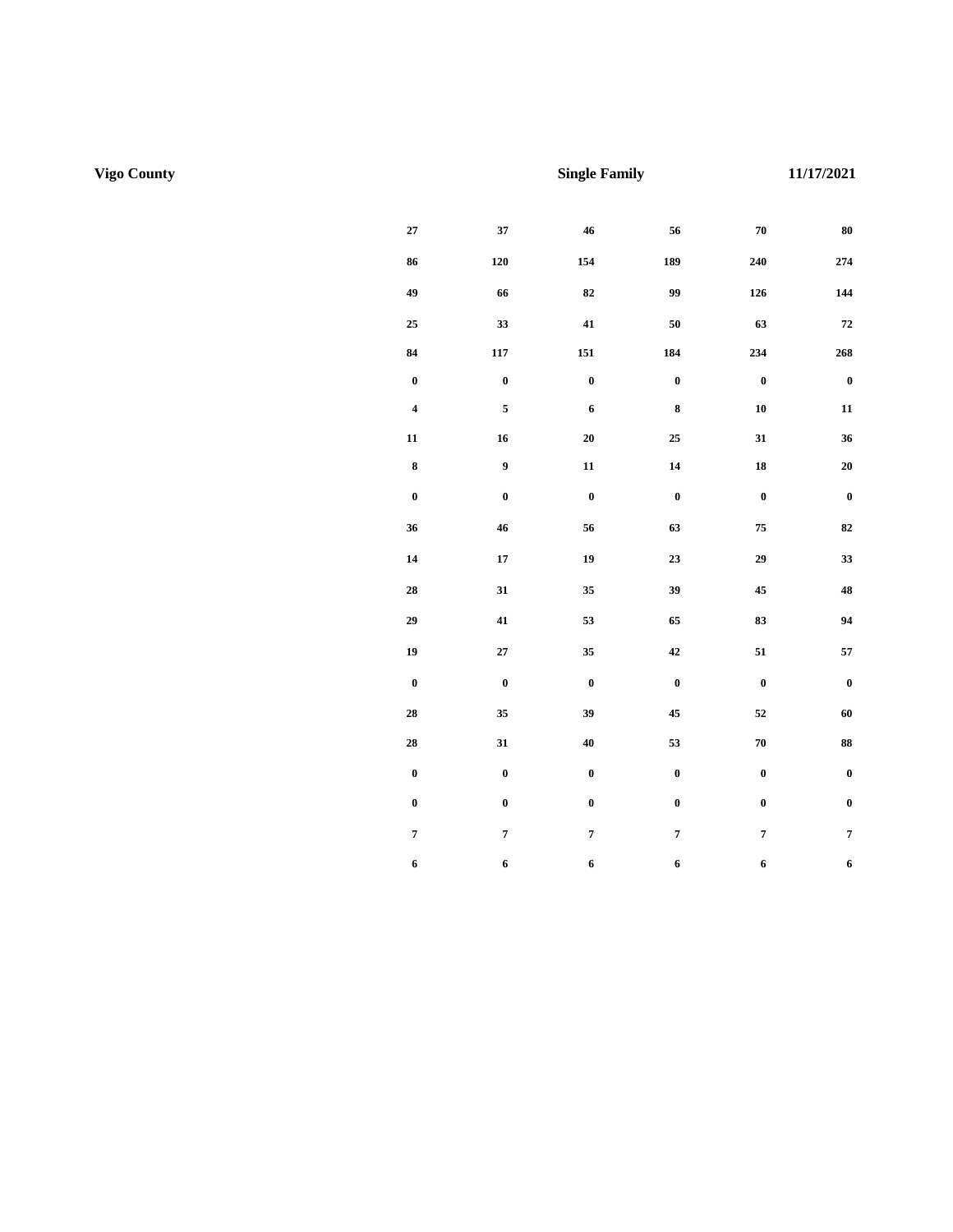**Utility Allowance Schedule** 

#### **U.S Department of Housing and Urban Development**

See Public Reporting and Instructions on back.

Office of Public and Indian Housing

| ne rond ming and mandes are asea to accemmine the total cost or tenant rarmshea atmities and appliances.<br>Locality/PHA<br><b>Wabash County</b> |                                                                                 | Unit Type               | <b>Single Family</b> |                         |                         | Date (mm/dd/yyyy)<br>11/17/2021          |                         |
|--------------------------------------------------------------------------------------------------------------------------------------------------|---------------------------------------------------------------------------------|-------------------------|----------------------|-------------------------|-------------------------|------------------------------------------|-------------------------|
| <b>Utility or Service</b>                                                                                                                        | <b>Fuel Type</b>                                                                | 0BR                     | <b>1 BR</b>          | <b>2 BR</b>             | 3 BR                    | 4BR                                      | <b>5 BR</b>             |
| Heating                                                                                                                                          | <b>Natural Gas</b>                                                              | 28                      | 39                   | $49\,$                  | 60                      | 76                                       | 87                      |
|                                                                                                                                                  | <b>Bottled Gas</b>                                                              | 93                      | 130                  | 167                     | 204                     | 259                                      | 296                     |
|                                                                                                                                                  | Electric                                                                        | 54                      | 74                   | $\bf{92}$               | 109                     | 137                                      | 155                     |
|                                                                                                                                                  | Electric - Heat Pump                                                            | 27                      | 37                   | 46                      | 55                      | 68                                       | 78                      |
|                                                                                                                                                  | Fuel Oil                                                                        | 90                      | 127                  | 163                     | 199                     | 253                                      | 289                     |
|                                                                                                                                                  | Other                                                                           | $\bf{0}$                | $\mathbf 0$          | $\bf{0}$                | $\bf{0}$                | $\bf{0}$                                 | $\bf{0}$                |
| Cooking                                                                                                                                          | <b>Natural Gas</b>                                                              | $\mathbf{3}$            | 5 <sub>5</sub>       | $\boldsymbol{6}$        | $\bf8$                  | 10                                       | 11                      |
|                                                                                                                                                  | <b>Bottled Gas</b>                                                              | 11                      | 16                   | 20                      | 25                      | 31                                       | 36                      |
|                                                                                                                                                  | Electric                                                                        | $\overline{7}$          | $\boldsymbol{9}$     | 12                      | ${\bf 14}$              | 18                                       | ${\bf 20}$              |
|                                                                                                                                                  | Other                                                                           | $\boldsymbol{0}$        | $\mathbf 0$          | $\bf{0}$                | $\mathbf 0$             | $\mathbf 0$                              | $\mathbf{0}$            |
| <b>Other Electric</b>                                                                                                                            |                                                                                 | 38                      | $\bf 47$             | 56                      | 64                      | 75                                       | 83                      |
| Air Conditioning                                                                                                                                 |                                                                                 | 13                      | 16                   | 19                      | 23                      | 29                                       | 33                      |
| <b>Water Heating</b>                                                                                                                             | <b>Natural Gas</b>                                                              | 25                      | 29                   | 32                      | 36                      | 41                                       | 45                      |
|                                                                                                                                                  | <b>Bottled Gas</b>                                                              | 29                      | 41                   | 53                      | 65                      | 83                                       | 94                      |
|                                                                                                                                                  | Electric                                                                        | 20                      | 28                   | 35                      | 43                      | 53                                       | 60                      |
|                                                                                                                                                  | Fuel Oil                                                                        | $\bf{0}$                | $\bf{0}$             | $\bf{0}$                | $\bf{0}$                | $\bf{0}$                                 | $\bf{0}$                |
| Water                                                                                                                                            |                                                                                 | 30                      | 32                   | 36                      | 44                      | 55                                       | 67                      |
| Sewer                                                                                                                                            |                                                                                 | 26                      | 26                   | 28                      | 37                      | 49                                       | 60                      |
| <b>Trash Collection</b>                                                                                                                          |                                                                                 | 12                      | 12                   | 12                      | 12                      | 12                                       | 12                      |
| Other - specify                                                                                                                                  | Stormwater                                                                      | $\overline{\mathbf{4}}$ | 4                    | $\overline{\mathbf{4}}$ | $\overline{\mathbf{4}}$ | $\overline{\mathbf{4}}$                  | $\overline{\mathbf{4}}$ |
| Range/Microwave                                                                                                                                  |                                                                                 | $7^{\circ}$             | $7^{\circ}$          | 7 <sup>7</sup>          | $7\overline{ }$         | 7 <sup>7</sup>                           | $7\overline{ }$         |
| Refrigerator                                                                                                                                     |                                                                                 | 6                       | 6                    | 6                       | 6                       | 6                                        | 6                       |
|                                                                                                                                                  | Actual Family Allowances - May be used by the family to compute allowance while |                         |                      |                         |                         | Utility/Service/Appliance                | Allowance               |
| searching for a unit.                                                                                                                            |                                                                                 |                         |                      |                         | Heating                 |                                          |                         |
| Head of Household Name                                                                                                                           |                                                                                 |                         |                      |                         | Cooking                 |                                          |                         |
|                                                                                                                                                  |                                                                                 |                         |                      |                         |                         | Other Electric                           |                         |
| <b>Unit Address</b>                                                                                                                              |                                                                                 |                         |                      |                         |                         | Air Conditioning<br><b>Water Heating</b> |                         |
|                                                                                                                                                  |                                                                                 | Water                   |                      |                         |                         |                                          |                         |
|                                                                                                                                                  |                                                                                 | Sewer                   |                      |                         |                         |                                          |                         |
|                                                                                                                                                  |                                                                                 |                         |                      |                         |                         | <b>Trash Collection</b>                  |                         |
|                                                                                                                                                  | Other                                                                           |                         |                      |                         |                         |                                          |                         |
| Number of Bedrooms                                                                                                                               |                                                                                 |                         |                      |                         |                         | Range/Microwave                          |                         |
|                                                                                                                                                  |                                                                                 |                         | Refrigerator         |                         |                         |                                          |                         |
|                                                                                                                                                  |                                                                                 |                         |                      |                         | Total                   |                                          |                         |